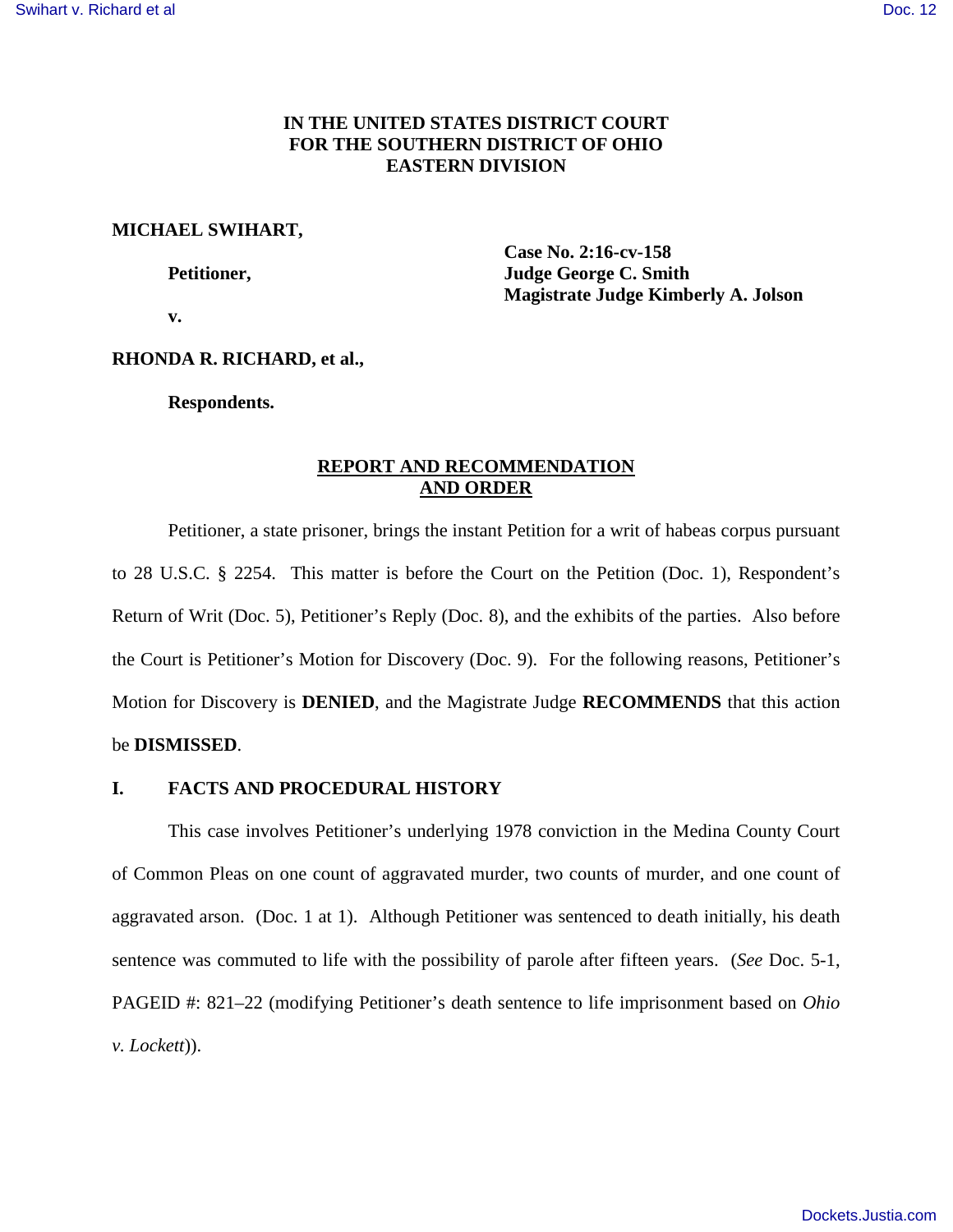In March 1992, Petitioner sought to participate in the Furlough Program, requesting an appearance before the Parole Board for consideration. (*Id*., PAGEID #: 848). Following a hearing, Petitioner was denied furlough. (*Id.*, PAGEID #: 850, 853). Then, consistent with his sentence, Petitioner had his first parole hearing after he had served fifteen years. The Parole Board determined that Petitioner was unsuitable for parole due to the serious nature of the crime. (*Id*., PAGEID #: 872).

Petitioner's next parole hearing was scheduled for 2002. (*Id*.). Prior to his 2002 hearing, however, the Ohio General Assembly implemented new parole guidelines in 1998. The new guidelines included a determination that a prisoner with Petitioner's characteristics should serve 300 months, or 25 years, before being considered for parole. *See Swihart v. Wilkinson*, 209 F. App'x 456, 457 (6th Cir. 2006). At Petitioner's next parole hearing, the Parole Board noted that Petitioner had served 299 months and determined that he was unsuitable for parole. (Doc. 5-1, PAGEID #: 884–86). More specifically, the hearing panel voted "to continue offender into his guideline range of 300 months-life, based on the offender's offense behavior involving the death of his mother, father, and two brothers, and in deference to the court's sentence of death which was later commuted to life." (*Id.*, PAGEID #: 886). Petitioner's next parole hearing was scheduled for 2007. (*Id*.).

# **A. Mr. Swihart's 42 U.S.C. § 1983 Case:** *Swihart v. Wilkinson***, Case No. C2-04-893**

In 2004, Petitioner filed a *pro se* complaint in this Court pursuant to 42 U.S.C. § 1983 against Reginald Wilkinson, Director of the Ohio Department of Rehabilitation and Correction (the "ODRC"); Margarette T. Ghee, former Chairperson of the Ohio Adult Parole Authority ("OAPA"); Gary Croft, then-current Chairperson of the OAPA; and all former and current members of the OAPA from 1990 forward who allegedly violated his substantive and procedural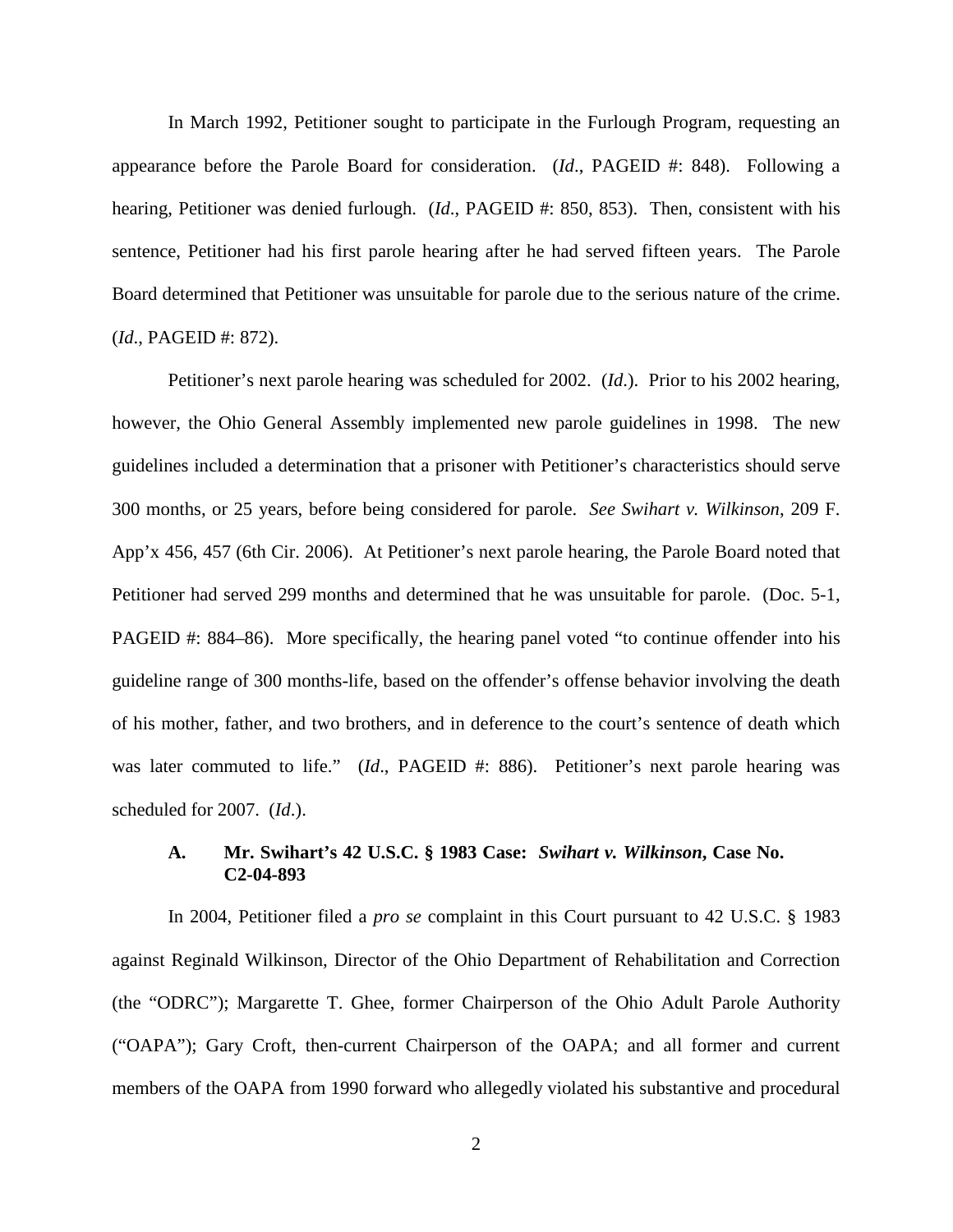due process rights by retroactively applying parole eligibility guidelines which denied him parole or furlough eligibility. (*Swihart v. Wilkinson*, No. C2-04-893, Doc. 1). Petitioner's claims are summarized as follows:

Swihart asserted that the OAPA has expressed its intention never to grant him parole due to the fact he was originally sentenced to death. He argued that such a blanket denial violated the Privileges and Immunities Clause, the Eighth Amendment's prohibition of cruel and unusual punishment, and due process. In addition, Swihart alleged that amendments to both the parole guidelines and an administrative regulation authorizing prisoner furloughs were applied to his sentence in violation of the Ex Post Facto Clause. He sought declaratory and injunctive relief, as well as monetary damages.

*Swihart*, 209 F. App'x at 457–58. Thus, Petitioner claimed that the denial of parole and furlough violated his due process rights as well as other constitutional rights because his hearings were meaningless. *See id*.

 Magistrate Judge Mark R. Abel determined, *inter alia*, that the OAPA acted within its discretion. (Case No. C2-04-893, Doc. 18 at 8). Magistrate Judge Abel stated that, although Petitioner questioned the OAPA's reliance on his original sentence of death, "due process does not forbid the board from considering the death penalty originally imposed by a three-judge panel as a gauge to the serious nature of the offenses committed." (*Id*.). Magistrate Judge Abel noted that Petitioner confessed in writing to killing his parents and two brothers with a baseball bat, lighting the house on fire, and fleeing the scene. (*Id*., n.3). Thus, Magistrate Judge Abel explained that Petitioner's conduct did not cause the Court to conclude the death penalty was unwarranted; instead, the death penalty was set aside based on the United States Supreme Court's determination that Ohio's death penalty statute was unconstitutional. (*Id*. at 8 (citing *Lockett*, 438 U.S. at 586)). Magistrate Judge Abel recommended that Petitioner's due process claims, as well as his other claims, be dismissed. (*Id*. at 10).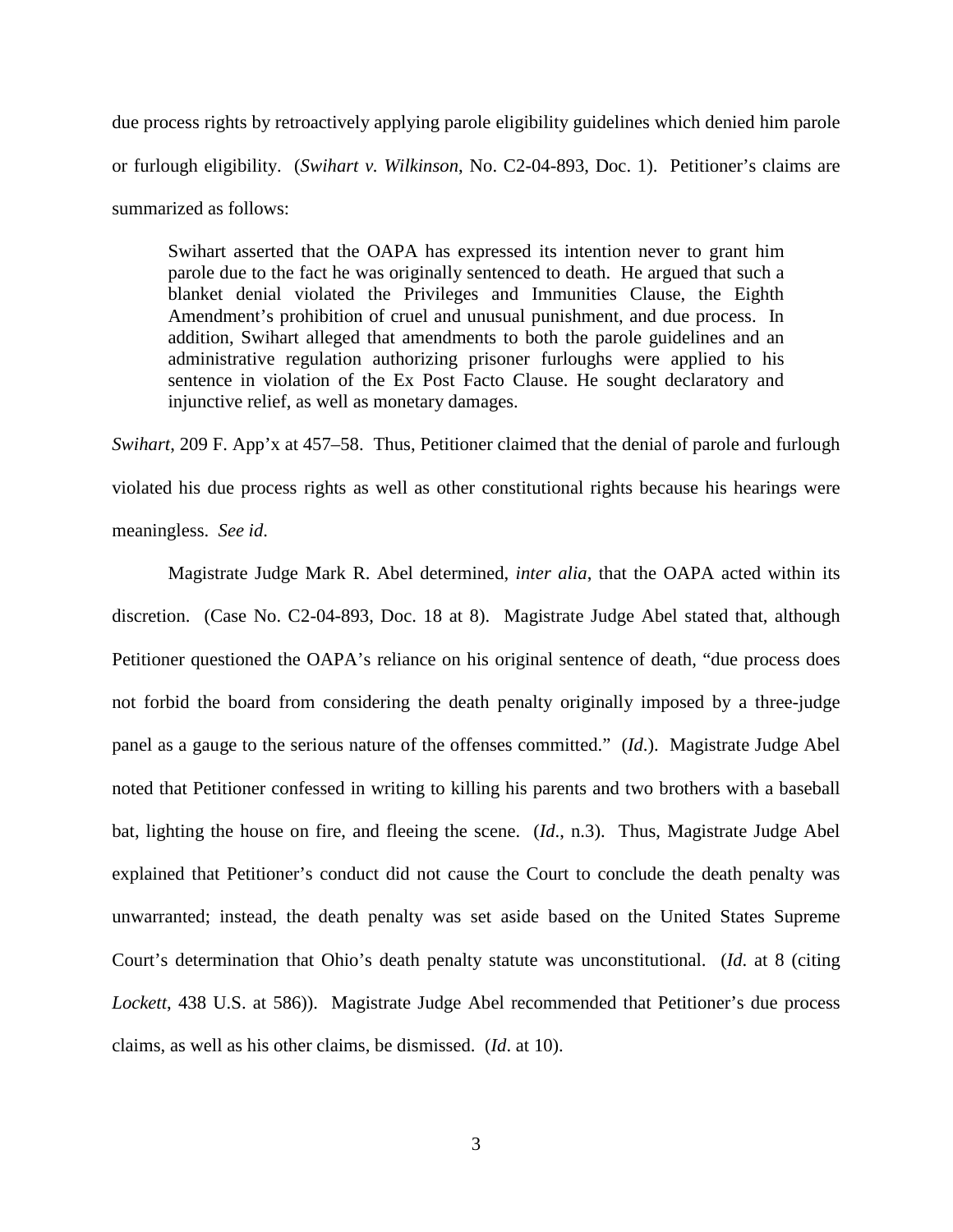Petitioner objected to Magistrate Judge Abel's Report and Recommendation. (Case No. C2-04-893, Doc. 23). District Judge George C. Smith overruled his objection, finding that the OAPA properly considered that Petitioner's crime involved the death of family and his original sentence of the death penalty, which was commuted later to life in prison. (Case No. C2-04-893, Doc. 27 at 7). Thus, Judge Smith agreed with Magistrate Judge Abel's determination that the OAPA considered Petitioner individually and exercised its discretion in rendering its decision. (*Id*.). In 2006, the United States Court of Appeals for the Sixth Circuit affirmed Judge Smith's decision. *See Swihart*, 209 F. App'x at 460.

## **B. Mr. Swihart's Third and Fourth Parole Hearings**

Meanwhile, in 2005, Petitioner received consideration by the Parole Board based upon his status as a Category 1 inmate under *Ankrom v. Hageman*, Case No. 01CVH02-1563 (Franklin Cty.). (Doc. 1-2, PAGEID #: 249–51 (noting that Petitioner received an "*Ankrom* hearing based upon the fact that [he] had served less time at the last hearing than the minimum of the suggested guideline range")). Again, the Parole Board continued the hearing until 2007. (*Id*., PAGEID #: 251). In the decision, the Hearing Officer noted that Petitioner "was given mercy by the Supreme Court decision to commute the Death Sentence" and it was his position that Petitioner "remain incarcerated for his entire natural life for this most heinous crime." (*Id*.).

In 2007, Petitioner again was denied parole based on the severity of his crimes. (Doc. 5- 3, PAGEID #: 1821–23) (stating that "to release [Petitioner] at this juncture would demean the seriousness of these crimes"). Petitioner's next hearing was set for 2012. (*Id*., PAGEID #: 1823).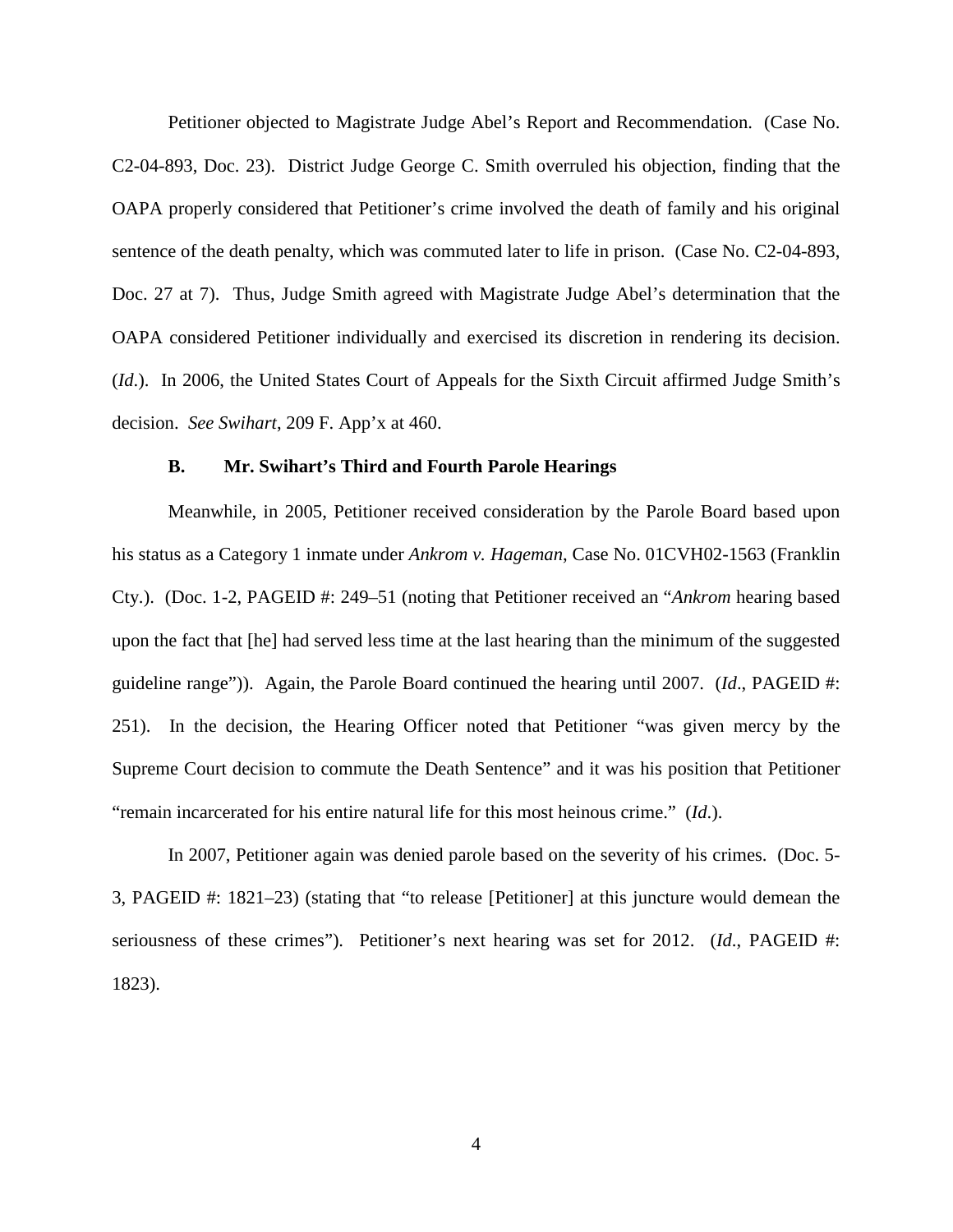# **C. Mr. Swihart's Franklin County Court of Common Pleas Case:**  *Swihart v. Ohio Adult Parole Authority, et al.***, Case No. 07 CVH 02- 2229**

Petitioner filed a complaint in the Franklin County Court of Pleas on February 15, 2007, alleging, *inter alia*, that the Defendants had, in effect, unilaterally modified his sentence from 15 years-to-life to life without the possibility of parole by conducting "sham" parole hearings in which Defendants denied him meaningful consideration. (*Swihart v. Chairman/Chairperson of the Ohio Adult Parole Auth., et al.*, Case No. 07 CVH 02-2229). In a decision issued on February 28, 2013, Franklin County Court of Common Pleas Judge Timothy S. Horton concluded that Petitioner received meaningful consideration at his 2007 parole hearing, which rendered his claim concerning the 2005 proceedings moot. (*Swihart*, Case No. 07 CVH 02-2229, Feb. 28, 2013 decision at 4–10). Following an appeal and numerous rounds of summary judgment briefing, the Court granted the Defendants' third motion for summary judgment and dismissed Petitioner's claims with prejudice. (*Id.*, Oct. 28, 2013 decision at 5).

# **D. Mr. Swihart's Fifth Parole Hearing**

Petitioner had his fifth parole hearing in 2012. Although one Parole Board member found Petitioner suitable for release (Doc. 5-3, PAGEID #: 2070), the majority of the Parole Board found "[t]here is substantial reason to believe that due to the serious nature of the crime, the release of the inmate into society would create undue risk to public safety, or that due to the serious nature of the crime, the release of the inmate would not further the interest of justice or be consistent with the welfare and security of society." (*Id*., PAGEID #: 1891). The majority likewise offered the following rationale:

Inmate's case is aggravated by the case-specific factors of violence, multiple deaths, the ages of the victims, and trying to cover-up the crimes by arson. The inmate has completed some relevant institutional programs, vocational programming, earned a college degree and he has engaged in spiritual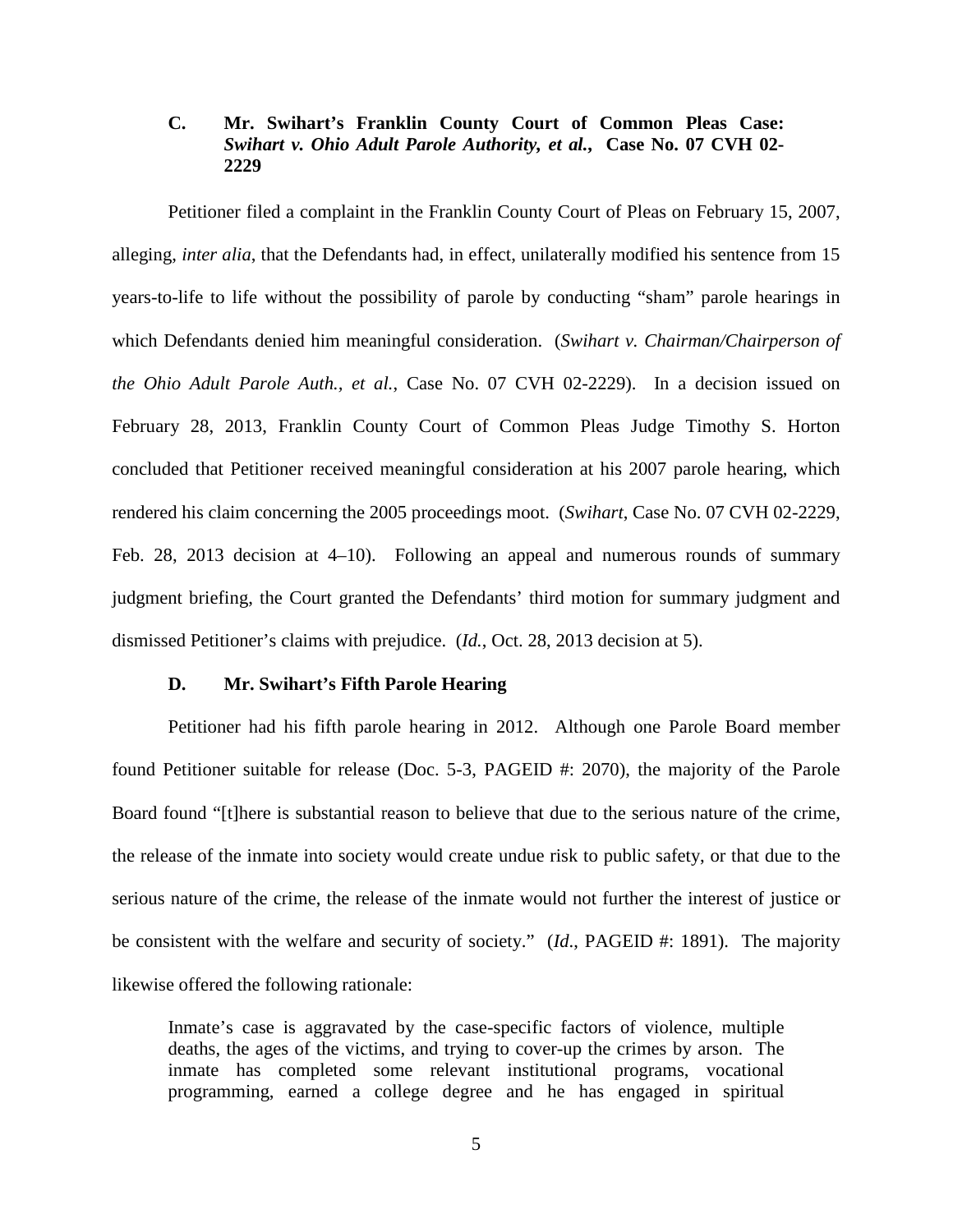programming with his pastor for the past 30+ years. He also has excellent institutional conduct and community and family support. But, the aggravating factors in this case lead the Board to conclude that release would demean the seriousness of the offenses and not further the interest of justice. After weighing relevant factors, the Board does not consider the Inmate suitable for release at this time and assesses a five year continuance.

Thus, Petitioner's next parole hearing will occur in August 2017. (*Id*.).

# **E. Mr. Swihart's State Court Appeal:** *Swihart v. Ohio Adult Parole Authority, et al.***, Case No. 13AP-993**

Petitioner appealed Judge Horton's dismissal of his state court case. *See Swihart v. Ohio Adult Parole Auth., et al.*, No. 13AP-993, 2014 WL 3740418 (Ohio Ct. App. July 29, 2014). The Court of Appeals affirmed, finding that "the OAPA's decision is discretionary, and the OAPA was not required to find appellant suitable for release on parole based on allegedly positive factors where the record contains sufficient reasons weighing against his release." *Id*. at \*7–10. The Supreme Court of Ohio declined review of the decision. *Swihart v. Ohio Adult Parole Auth., et al.*, 141 Ohio St.3d 1473, 1473 (2015).

## **F. The Instant Case**

On February 18, 2016, Petitioner filed the instant Petition for a writ of habeas corpus pursuant to 28 U.S.C. § 2254, asserting one ground for relief—that "[t]he Ohio Department of Rehabilitation and Correction and Ohio Adult Parole Authority have denied Mr. Swihart due process by failing to meaningfully consider him for parole, furlough, or lower security status." (Doc. 1 at 5). More specifically, he asserts that the ODRC and OAPA have unconstitutionally repeatedly and arbitrarily denied him meaningful consideration for release on parole, furlough, or lower security status based on improper deference to his initial and unconstitutional death sentence and inaccurate records regarding his ineligibility for release on parole. (*Id*. at 5; Doc. 1- 1, PAGEID #: 17–18; Doc. 8 at 1–2). He complains that the ODRC and OAPA provided him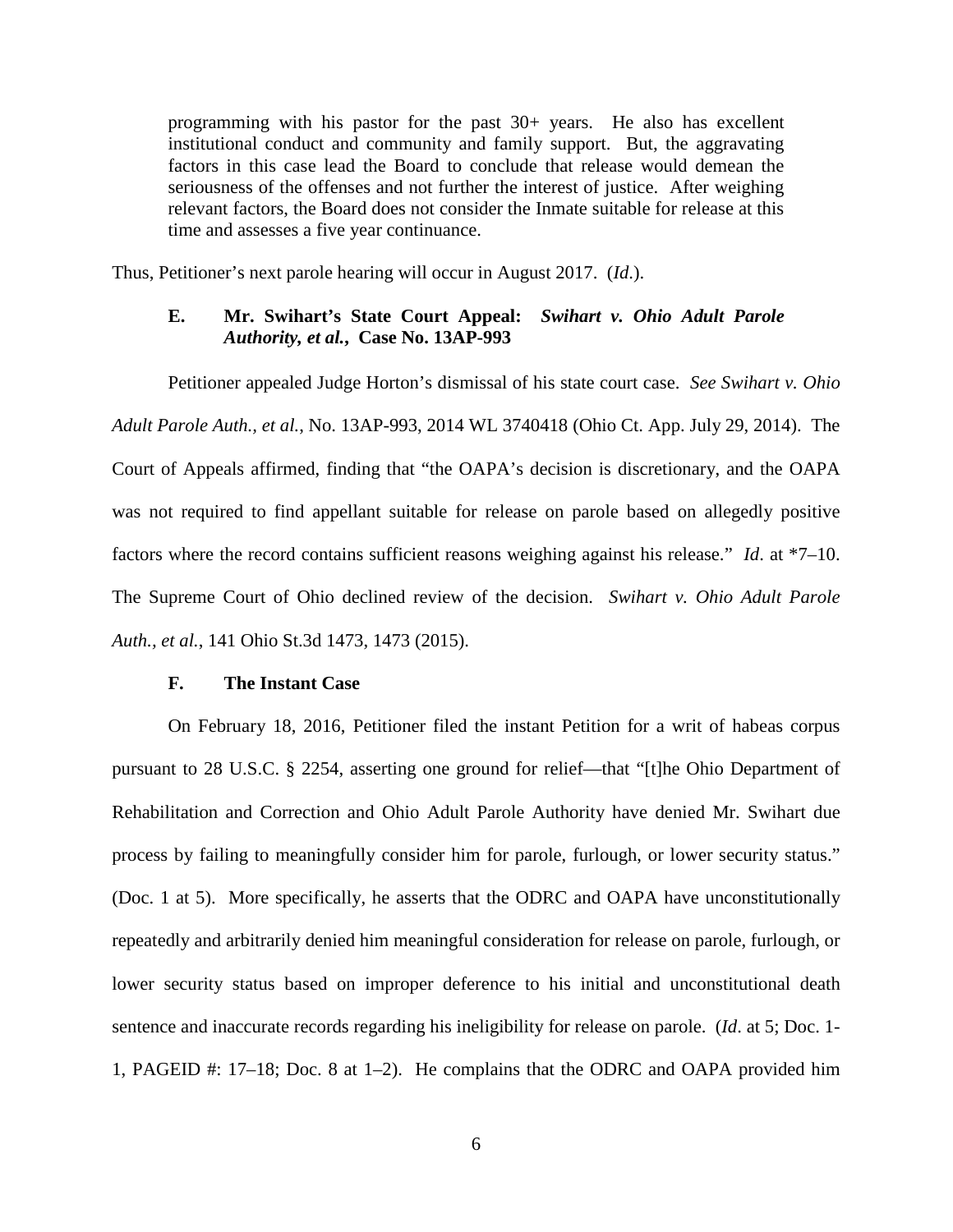with allegedly meaningful parole hearings in 2007 only after he filed a complaint in the state trial court, and now that his complaint has been dismissed, they "are free to resume the sham hearings they conducted for more than a decade." (Doc. 1-1, PAGEID #: 28). Petitioner seeks to conduct discovery and requests an evidentiary hearing. (*See* Doc. 9).

In response, Respondent suggests Petitioner's claim is untimely but asserts that it "appears to be based on one underlying contention, that he should have been given different considerations during his parole hearings." (Doc. 5 at 10). Thus, "[r]ather than engage in a protracted and convoluted statute of limitations analysis involving Swihart's lengthy state proceedings and multiple parole hearings, Respondent, without waiving his statute of limitations defense, submits that Swihart raises non-cognizable claims." (*Id*.). Respondent likewise argues Petitioner's claims are without merit. (*Id*. at 12–13).

# **II. WHETHER PETITIONER'S CLAIM IS COGNIZABLE IN FEDERAL HABEAS CORPUS**

Petitioner points to a single case, *Terrell v. United States*, 564 F.3d 442 (6th Cir. 2009), to demonstrate that his claim is cognizable in habeas corpus. (Doc. 8 at 5). In *Terrell*, a federal prisoner "commenced his claim by petitioning the district court to enter an order, pursuant to 28 U.S.C. § 2241, to require the [United States Parole] Commission to give him a live in-person parole hearing," as opposed to a videoconference. *Id*. at 445. Mr. Terrell did not contend that granting him an in-person parole hearing necessarily would entitle him to early release from custody. *Id*. The Sixth Circuit considered its jurisdiction to entertain the petition *sua sponte*. Relying on *Wright v. U.S. Board of Parole*, 557 F.2d 74 (6th Cir. 1977), a case also involving a federal prisoner, the Sixth Circuit found that Mr. Terrell's challenge "was cognizable under § 2241 as a challenge to the execution of his sentence." *Id*. at 446.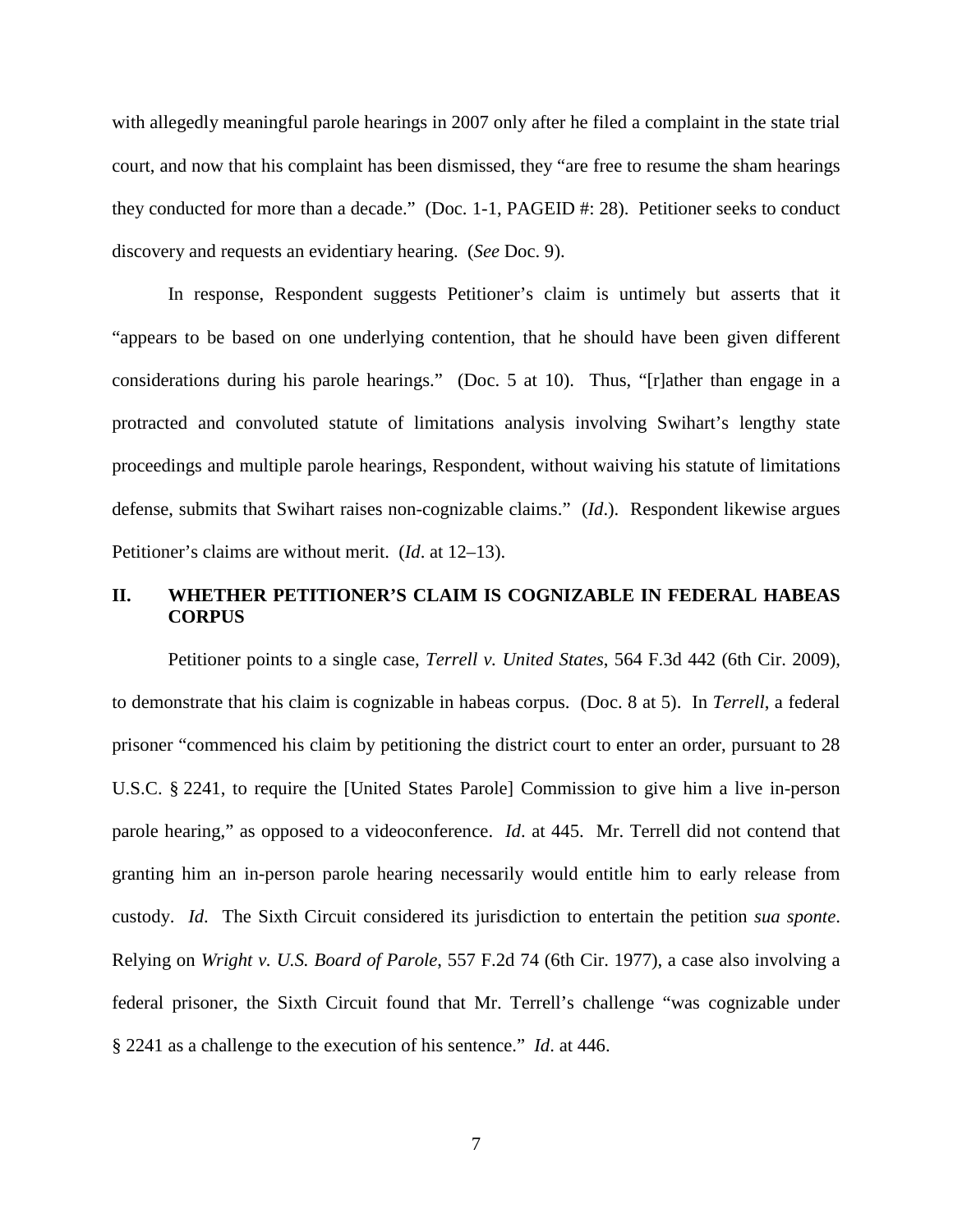The instant case is distinguishable. As an initial matter, Petitioner is a state, not a federal, prisoner. Additionally, he brought this action under § 2254, not § 2241. Thus, the Court disagrees with Petitioner's contention that *Terrell* "ends the matter" and unequivocally demonstrates that his "use of habeas in this case is proper." (Doc. 8 at 5).

Beginning with *Preiser v. Rodriguez*, 411 U.S. 475 (1973), the Supreme Court "focused on the need to ensure that state prisoners use only habeas corpus (or similar state) remedies when they seek to invalidate the duration of their confinement—either *directly* through an injunction compelling speedier release or *indirectly* through a judicial determination that necessarily implies the unlawfulness of the State's custody." *Wilkinson v. Dotson*, 544 U.S. 74, 81 (2005) (emphasis in original). Thus, a prisoner was prohibited from seeking relief under § 1983 where the result would "necessarily imply the invalidity of [the] conviction or sentence." *Heck v. Humphey*, 512 U.S. 477, 487 (1994). In this way, the Supreme Court "developed an exception from [§ 1983'](https://1.next.westlaw.com/Link/Document/FullText?findType=L&pubNum=1000546&cite=42USCAS1983&originatingDoc=Ib5a035319a1011d9bdd1cfdd544ca3a4&refType=LQ&originationContext=document&transitionType=DocumentItem&contextData=(sc.UserEnteredCitation))s otherwise broad scope for actions that lie 'within the core of habeas corpus,' i.e., where a state prisoner requests present or future release." *Dotson*, 544 U.S. at 74.

However, in *Wilkinson v. Dotson*, 544 U.S. 74 (2005), the Supreme Court clarified that § 1983 remains available for procedural challenges where success "*would not necessarily* spell immediate or speedier release for the prisoner." *Id*. (emphasis in original). Stated differently, a prisoner is prohibited from using [§ 1983](https://1.next.westlaw.com/Link/Document/FullText?findType=L&pubNum=1000546&cite=42USCAS1983&originatingDoc=Ib5a035319a1011d9bdd1cfdd544ca3a4&refType=LQ&originationContext=document&transitionType=DocumentItem&contextData=(sc.UserEnteredCitation)) to obtain relief only where success "*would necessarily* demonstrate the invalidity of confinement or its duration." *Id*. at 74–75 (emphasis in original) (citing *[Wolff v. McDonnell](https://1.next.westlaw.com/Link/Document/FullText?findType=Y&serNum=1974127248&pubNum=708&originatingDoc=Ib5a035319a1011d9bdd1cfdd544ca3a4&refType=RP&originationContext=document&transitionType=DocumentItem&contextData=(sc.UserEnteredCitation))*, 418 U.S. 539 (1974) and *Heck*, 512 U.S. at 477). Consequently, following *Dotson*, a § 1983 case attacking parole proceedings could not be dismissed on the grounds that habeas corpus is the sole remedy for such claims. *See id*.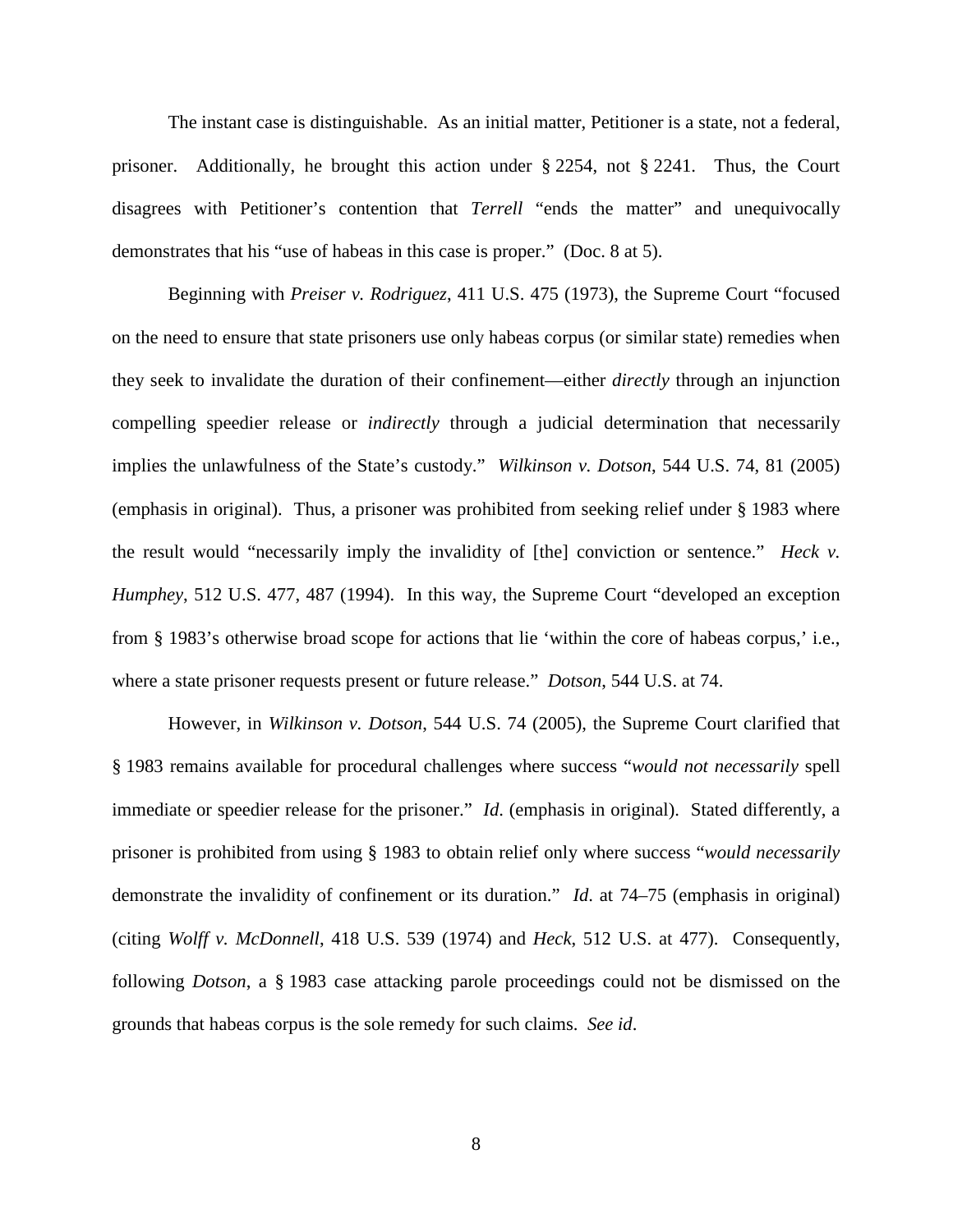Based on that precedent, Petitioner had two potential claims available to him when seeking relief for an alleged constitutional violation: he could either file a § 1983 case that would not necessarily result in his immediate or speedier release or seek a writ of habeas corpus under § 2254 that would necessarily demonstrate the invalidity of his confinement or its duration. Here, Petitioner has done both. As stated *supra*, United States District Judge George C. Smith, the same District Judge assigned to this case, has already reviewed Petitioner's § 1983 claim and dismissed it on the merits, a decision affirmed by the Sixth Circuit. (*See* Case No. C2- 04-893, Doc. 27 at 7 (agreeing that the OAPA considered Petitioner individually and acted within its discretion); *Swihart*, 209 F. App'x at 460). Therefore, despite having had his day in Court concerning the alleged denial of a meaningful parole hearing, Petitioner wishes to begin anew by bringing his claim in habeas corpus, not § 1983.

With a lack of clarity in the relevant case law, Petitioner may be able to do so. *See, e.g.*, *Parsons v. Wilkinson*, No. 2:05-cv-527, 2008 WL 816710, at \*5 (S.D. Ohio Mar. 26, 2008) (noting that the § 1983 plaintiff had "already challenged the state parole procedures as applied to him in a petition for habeas corpus under 28 U.S.C. § 2254 and that petition was decided on the merits"). However, there is a conceptual difficulty posed by permitting parole-related claims to proceed both in § 1983 and in habeas corpus—it grants claimants a "re-do" by allowing them to re-characterize their claim if they fail on the merits in their first case.

For example, had Petitioner initially brought a habeas claim, rather than a § 1983 claim, in *Swihart v. Wilkinson*, Case No. C2-04-893, this case would violate 28 U.S.C. § 2244(b)'s prohibition on "second or successive" petitions. *See* 28 U.S.C. § 2241(b)(1) (providing that a "claim presented in a second or successive habeas corpus application under section 2254 that was presented in a prior application shall be dismissed"). Alternatively, had Petitioner attempted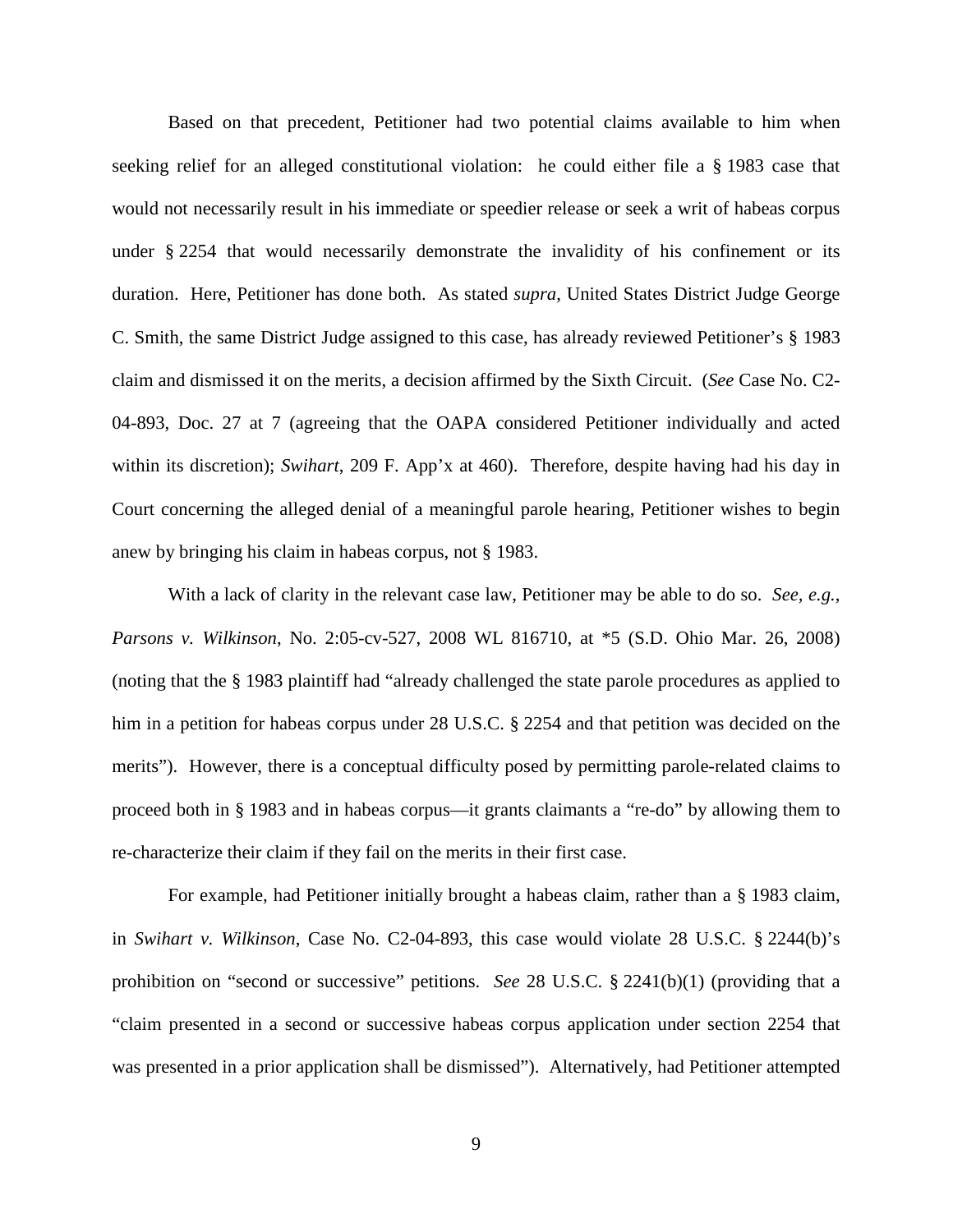to reassert here the § 1983 claim raised in *Swihart v. Wilkinson*, Case No. C2-04-893, it would have been barred by *res judicata* if affirmatively raised. *See, e.g.*, *Golden v. C.I.R.*, 548 F.3d 487, 494 (6th Cir. 2008) (setting forth the elements of *res judicata*). Consequently, to allow Petitioner to proceed with this habeas claim after unsuccessfully bringing a § 1983 claim rewards inartful pleading or extremely artful pleading by allowing Petitioner to have the same case heard twice. The Court is reluctant to conclude that outcome was intended by the relevant case law.

Justice Kennedy's dissenting opinion in *Dotson* highlighted the conceptual difficulties posed by allowing a prisoner to proceed in habeas or under § 1983. *Dotson*, 544 U.S. at 88. Specifically, he stated that the majority's "ruling blurs the *Preiser* formulation" and would "allow numerous § 1983 challenges to state parole system determinations that do relate solely to the duration of . . . confinement." *Id*. at 92. Justice Kennedy observed:

The primary reason offered for the Court's holding is that an order entitling a prisoner to a new parole proceeding might not result in his early release. That reason, however, applies with equal logic and force to a sentencing proceeding. And since it is elementary that habeas is the appropriate remedy for challenging a sentence, something must be quite wrong with the Court's own first premise.

Everyone knows that when a prisoner succeeds in a habeas action and obtains a new sentencing hearing, the sentence may or may not be reduced. The sentence can end up being just the same, or perhaps longer. The prisoner's early release is by no means assured simply because the first sentence was found unlawful. Yet no one would say that an attack on judicial sentencing proceedings following conviction may be raised through an action under [§ 1983.](https://1.next.westlaw.com/Link/Document/FullText?findType=L&pubNum=1000546&cite=42USCAS1983&originatingDoc=Ib5a035319a1011d9bdd1cfdd544ca3a4&refType=LQ&originationContext=document&transitionType=DocumentItem&contextData=(sc.UserEnteredCitation)) The inconsistency in the Court's treatment of sentencing proceedings and parole proceedings is thus difficult to justify. It is, furthermore, in tension with our precedents.

*Id*. at 88.

For the reasons discussed, this Court questions the propriety of granting Petitioner an opportunity to have his claim heard for a second time in this Court. Indeed, the very nature of habeas and its prohibition on second or successive petitions is designed to allow prisoners challenging the legality of their conviction or sentence just "one bite at the apple." However,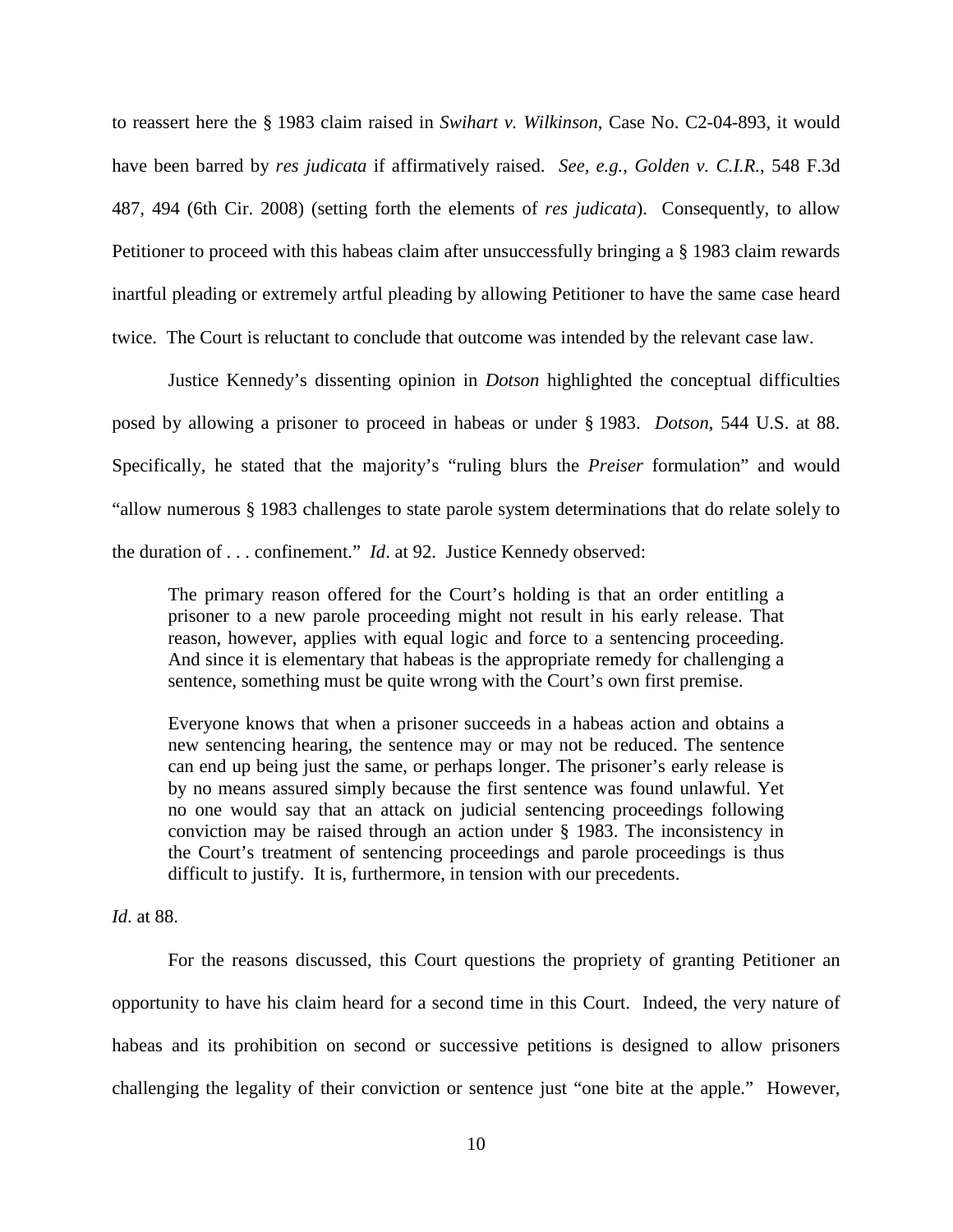until this issue is resolved clearly, the Court will accept Petitioner's assertion the standards of the Antiterrorism and Effective Death Penalty Act ("AEDPA") govern this § 2254 case and will consider the merits of Petitioner's claim.

## **III. EXHAUSTION OF STATE COURT REMEDIES**

Although Petitioner was able to proceed directly to this Court to bring his § 1983 claim, his current § 2254 petition requires exhaustion of state court remedies prior to bringing this action. Stated simply, this Court cannot grant Petitioner habeas corpus relief unless the Ohio Supreme Court first had an opportunity to rule on the federal claim he raises here. *O'Sullivan v. Boerckel*, 526 U.S. 838, 845 (1999) (noting that "the exhaustion doctrine is designed to give the state courts a full and fair opportunity to resolve federal constitutional claims before those claims are presented to the federal courts"). If a habeas petitioner has the right under state law to raise a claim by any available procedure, he has not exhausted that claim. 28 U.S.C. § 2254(b), (c).

In his state court case, Petitioner asserted only alleged violations of state law. (Doc. 1- 12, PAGEID #: 217–228); *Swihart*, 2014 WL 3740418, at \*1. Because the state courts did not have an opportunity to resolve the federal constitutional claim Petitioner raises here, his claim does not warrant relief and is unexhausted. 28 U.S.C. § 2254(b), (c). Further, even if Petitioner had raised a federal due process claim that the Ohio Supreme Court had an opportunity to review, his *pro se* complaint in the Franklin County Court of Common Pleas challenged only his 1992, 2002, and 2005 Parole Board hearings, and did not raise a claim concerning his 2007 and 2012 Parole Board hearings. Indeed Petitioner could not have raised those claims in that action because the 2007 and 2012 Parole Board hearings occurred after he had filed the case. Thus, Petitioner could not have exhausted those claims. *But see supra* page 5 (concluding that Petitioner received meaningful consideration at his 2007 parole hearing) (citing *Swihart*, Case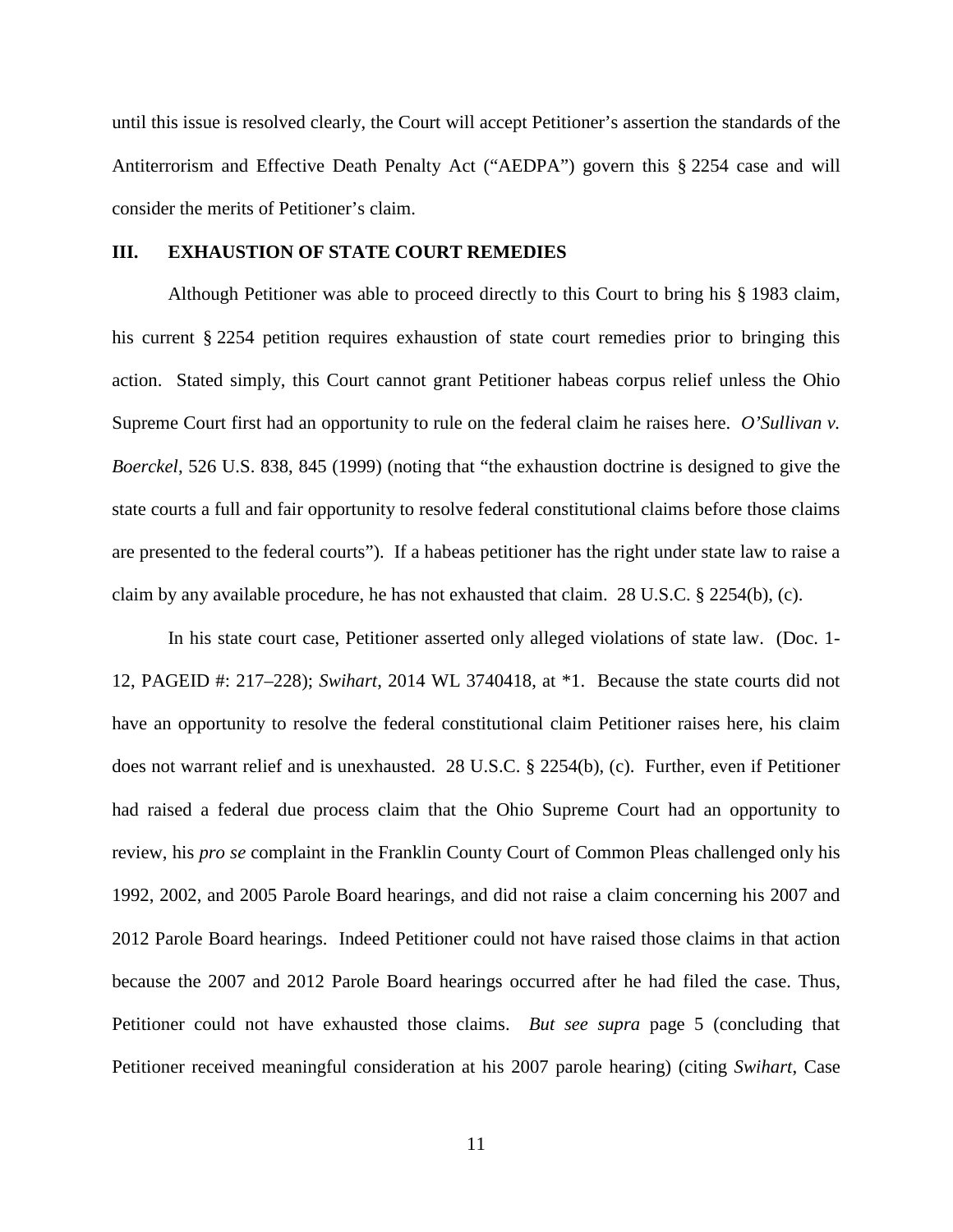No. 07 CVH 02-2229, Feb. 28, 2013 decision at 4–10). Based on the foregoing, Petitioner's claim is subject to dismissal as unexhausted.

Ordinarily, a habeas case that presents an unexhausted claim should be dismissed. However, "[w]here, 'the federal constitutional claim [is] plainly meritless and it would be a waste of time and judicial resources to require exhaustion,' exhaustion may be excused." *Scott Hansen v. Coleman*, No. 3:16-CV-2147, 2016 WL 5940922, at \*4 (N.D. Ohio Oct. 13, 2016) (quoting *Cain v. Redman*, 947 F.2d 817, 820 (6th Cir. 1991)). Because Petitioner's claim plainly lacks merit, this Court will address the merits of Petitioner's claim.

## **IV. THE MERITS**

Finally, Petitioner's claim fails on the merits. Petitioner asserts that the Parole Board deprived him of due process in several ways. First, he argues "that the ODRC and OAPA have repeatedly, arbitrarily and deliberately denied him meaningful consideration for parole, ignoring the sentence that [he] actually received—which made him eligible for parole after fifteen (15) years and functionally imposing their own sentence of life without the possibility of parole." (Doc. 8 at 1). Second, Petitioner claims that OAPA improperly relied on false information, stating "it appears that the OAPA's determinations have been reliant on an entry in [his] file stating that his sentence was 'life without parole,' which—at best—the OAPA had reason to know was inaccurate." (*Id*.). Third, and finally, Petitioner contends that the OAPA's decisions have been improperly based on his "original sentence of death—which was later held unconstitutional, and therefore cannot be lawfully considered or 'deferred to' for any purpose." (*Id*. at 1–2).

# **A. Consideration of Petitioner's Sentence**

Petitioner's first and third arguments go hand in hand, so the Court addresses them together. "Since Ohio has a discretionary parole system, there is no attendant due process right in the grant of parole, and the state's statutory and regulatory guidelines for parole, without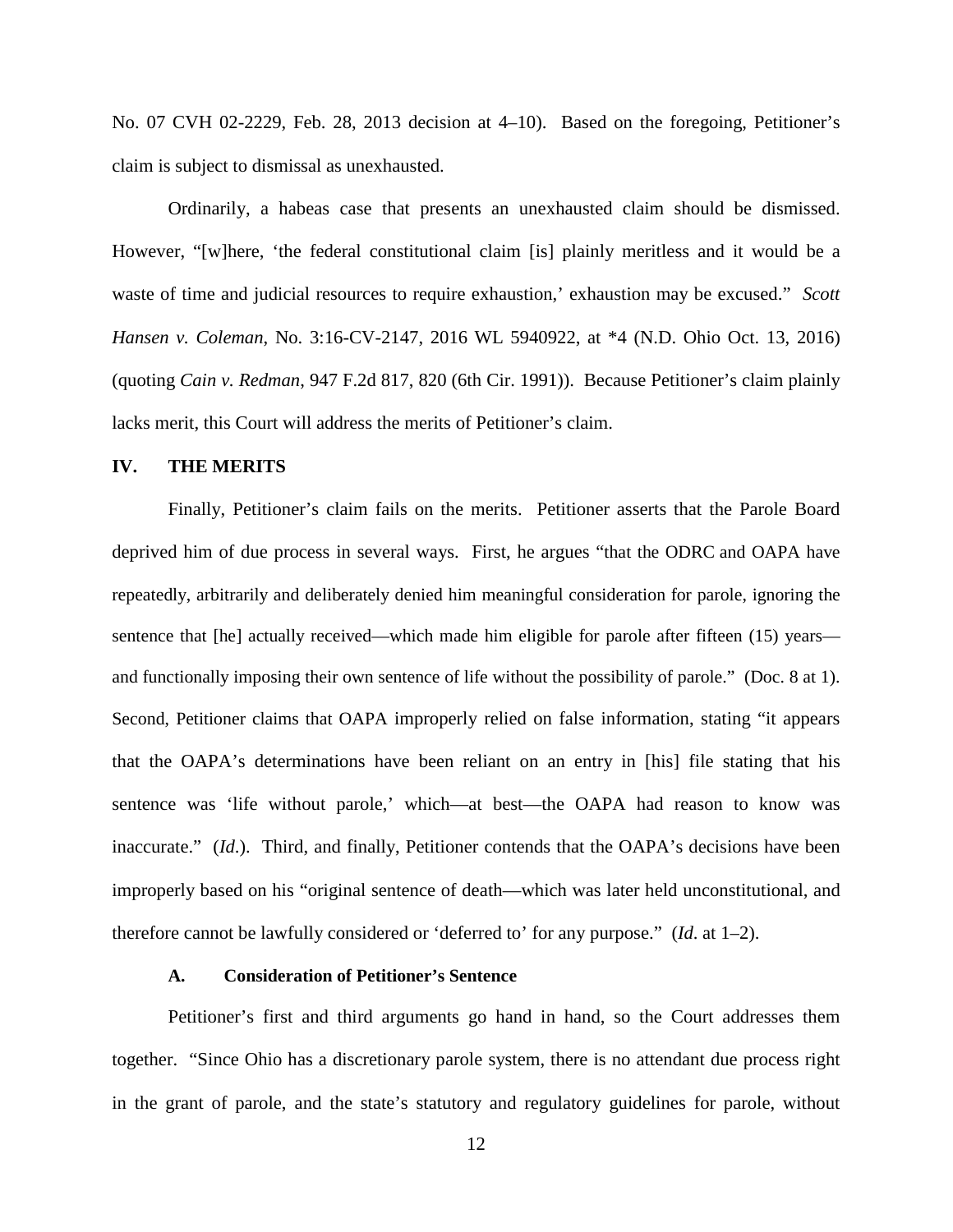more, do not change this calculus." *Kinney v. Mohr*, No. 2:13-cv-1229, 2015 WL 1197812, at \*4 (S.D. Ohio Mar. 16, 2015). Thus, while the Parole Board must afford an inmate meaningful consideration, it also maintains discretion to render its decision. *See Harris v. Wilson*, No. 1:06 CV 2342, 2006 WL 3803410, at \*3 (N.D. Ohio Dec. 26, 2006).

Ohio Administrative Code 5120:1-1-07(A) states that the Parole Board may deny release if, *inter alia*:

- (1) There is substantial reason to believe that the inmate will engage in further criminal conduct, or that the inmate will not conform to such conditions of release as may be established under rule 5120:1-1-12 of the Administrative Code;
- (2) There is substantial reason to believe that due to the serious nature of the crime, the release of the inmate into society would create undue risk to public safety, or that due to the serious nature of the crime, the release of the inmate would not further the interest of justice nor be consistent with the welfare and security of society.

*Id*. Further, Ohio Administrative Code 5120:1-1-07(B) sets forth factors the Parole Board considers when deciding whether to release an inmate. In addition to seventeen specific factors, the Parole Board also considers "[a]ny other factors which the board determines to be relevant, except for documents related to the filing of a grievance under rule 5120-9-31 of the Administrative Code." Ohio Admin. Code 5120:1-1-07(B)(18). However, Ohio Administrative Code 5120:1-1-07(C) does not require the decision to address expressly the factors.

Petitioner's arguments are not new. As set forth *supra*, Petitioner argued previously in this Court, the Sixth Circuit, the Franklin County Court of Common Pleas, and the Ohio Court of Appeals that he had been denied meaningful consideration because the Parole Board did not consider his actual sentence. *See, e.g.*, *Swihart*, 209 F. App'x at 457–58 (claiming a § 1983 violation because "the OAPA has expressed its intention never to grant him parole due to the fact he was originally sentenced to death"); *Swihart v. Chairman/Chairperson of the Ohio Adult*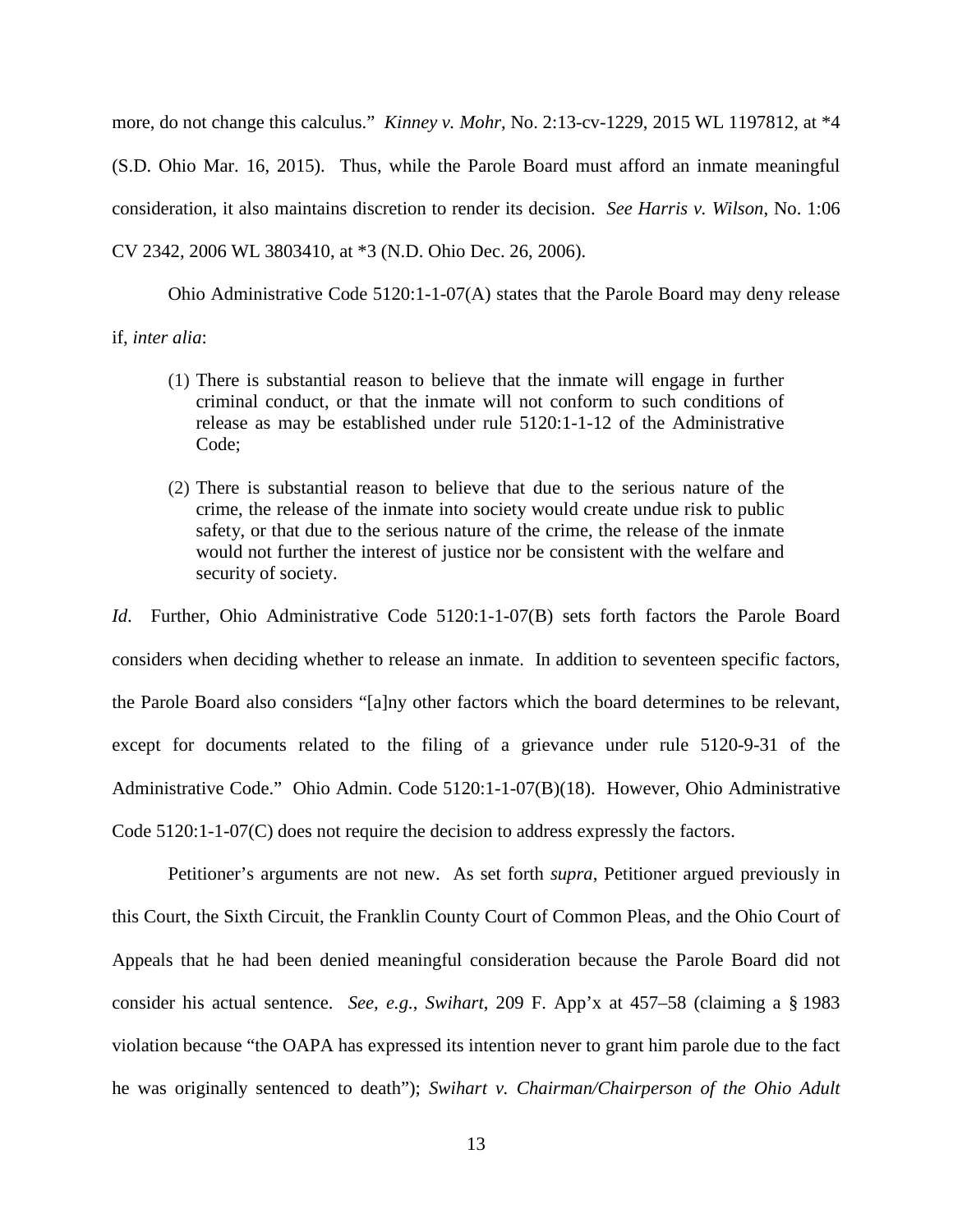*Parole Auth., et al.*, Case No. 07 CVH 02-2229) (asserting that Defendants had, in effect, unilaterally modified his sentence from 15 years-to-life to life without the possibility of parole by conducting "sham" parole hearings in which Defendants denied him meaningful consideration). However, Petitioner's claims failed based on the Parole Board's use of its discretion to consider the seriousness of the offense, along with all of the relevant factors. *See supra*.

Those decisions have support in the record. For instance, in *Swihart v. Chairman/Chairperson of the Ohio Adult Parole Auth., et al.*, Case No. 07 CVH 02-2229, Defendants relied on the affidavit of Chair of the Ohio Parole Board Cynthia Mausser. (Doc. 5- 2, PAGEID #: 1411–14). In her affidavit, Ms. Mausser acknowledged that Petitioner became eligible for parole in 1992 and has remained eligible since. (*Id*., PAGEID #: 1412). Further, Ms. Mausser's review of the record indicated that the mandatory factors in Ohio Administrative Code 5120:1-1-07(B) were considered at Petitioner's hearings and that the Parole Board's decisions were based on the serious nature of his offenses and the determination that he was not suitable for release. (*Id*., PAGEID #: 1412–14). And even if, as Petitioner contends, the Parole Board considered his original sentence of death, doing so to consider the severity of the crime does not violate due process. (*See* Doc. 5-1, PAGEID #: 1014 in *Swihart v. Wilkinson*, No. 2:04-cv-00893 ("Due process does not forbid the board from considering the death penalty originally imposed. . . as a gauge to the serious nature of the offenses committed.")). Based on the foregoing, Petitioner's first and third arguments fail.

#### **B. Information Relied Upon**

Next, Petitioner claims the Parole Board denied him due process based upon its reliance on false information; specifically, that he had been sentenced to life without the possibility of parole. Although a Parole Board's reliance on false information may constitute a due process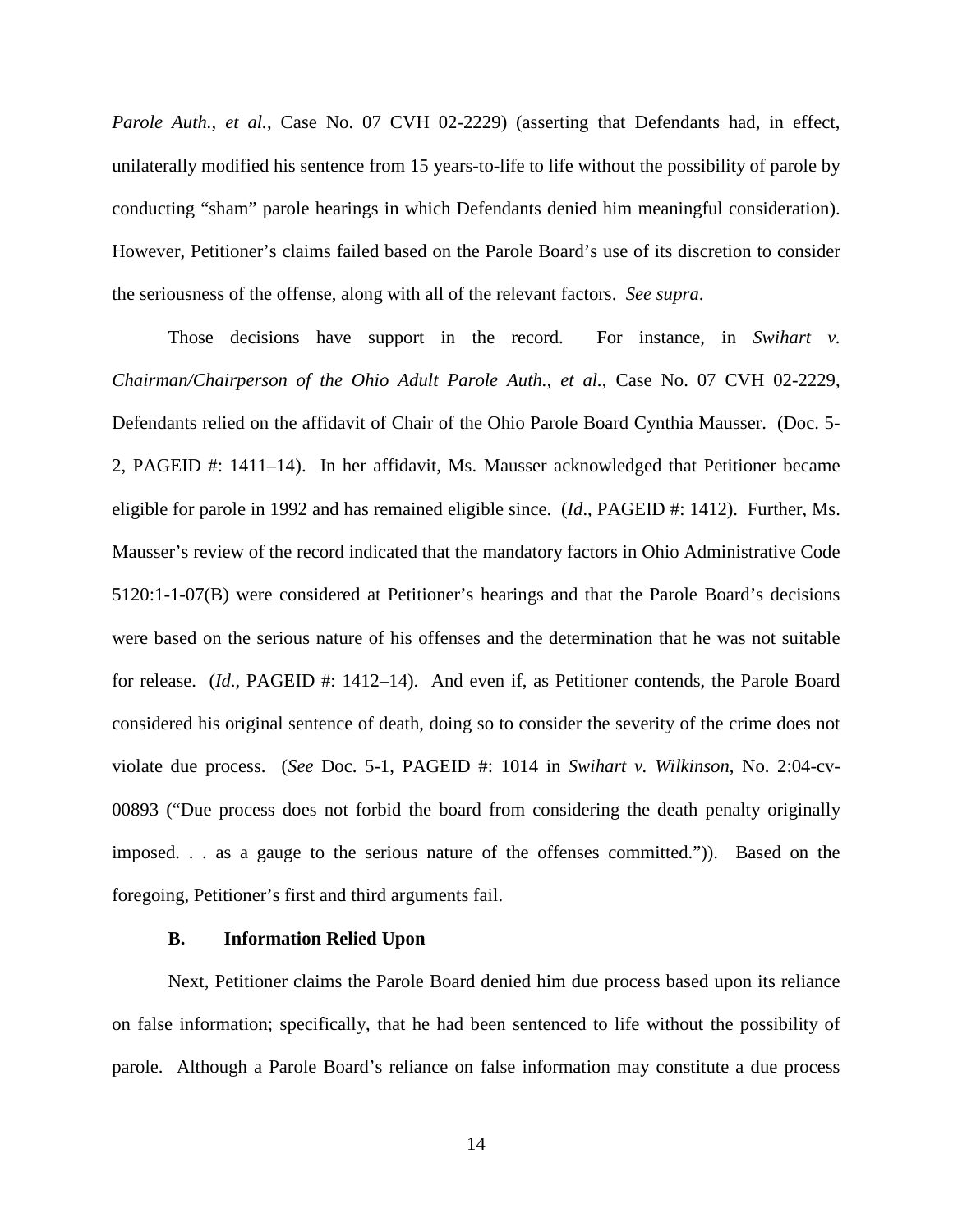violation, *see Jergens v. Ohio Dep't of Rehab. and Corr. Adult Parole Auth.*, 492 F. App'x 567, 571 n.5 (6th Cir. 2012), there is no such violation here.

As noted above, every Court to consider the issue has found Petitioner's claim is without merit because the Parole Board acted within its discretion. Irrespective of those decisions, Petitioner's claim that false information was the reason for the Parole Board's decisions is contrary to the record. Ms. Mausser's affidavit reiterates the reasons for those decisions, and her statements are consistent with the decisions in the record. (*See, e.g.*, Doc. 5-1, PAGEID #: 872 (finding that Petitioner was unsuitable for parole due to the serious nature of the crime); *id*., PAGEID #: 886 (continuing Petitioner into his guideline range of 300 months-life, based on his offense behavior involving the death of his mother, father, and two brothers, and in deference to the court's original sentence of death); *id*., PAGEID #: 251 (denying parole based on the severity of the crime); Doc. 5-3, PAGEID #: 1821–23 (same); *id*., PAGEID #: 1891 (same)).

Stated simply, this Court disagrees with Petitioner's contention that the Parole Board made its decisions based on a mistaken belief that he was ineligible. To the contrary, the record reveals that the Parole Board was aware of his eligibility, but found him unsuitable based on the severity of his crime. It was within the Parole Board's discretion to make that determination, and Petitioner's due process claim fails.

"Due process in parole proceedings is satisfied as long as the procedure used affords the inmate an opportunity to be heard, and, if parole is denied, the parole board informs the inmate of the basis upon which it denied parole." *Swihart*, 209 F. App'x at 459 (citing *Greenholtz v. Inmates of the Nebraska Penal and Corr. Complex*, 442 U.S. 1, 16 (1979)). Here, due process has been satisfied, and Petitioner's claim is without merit.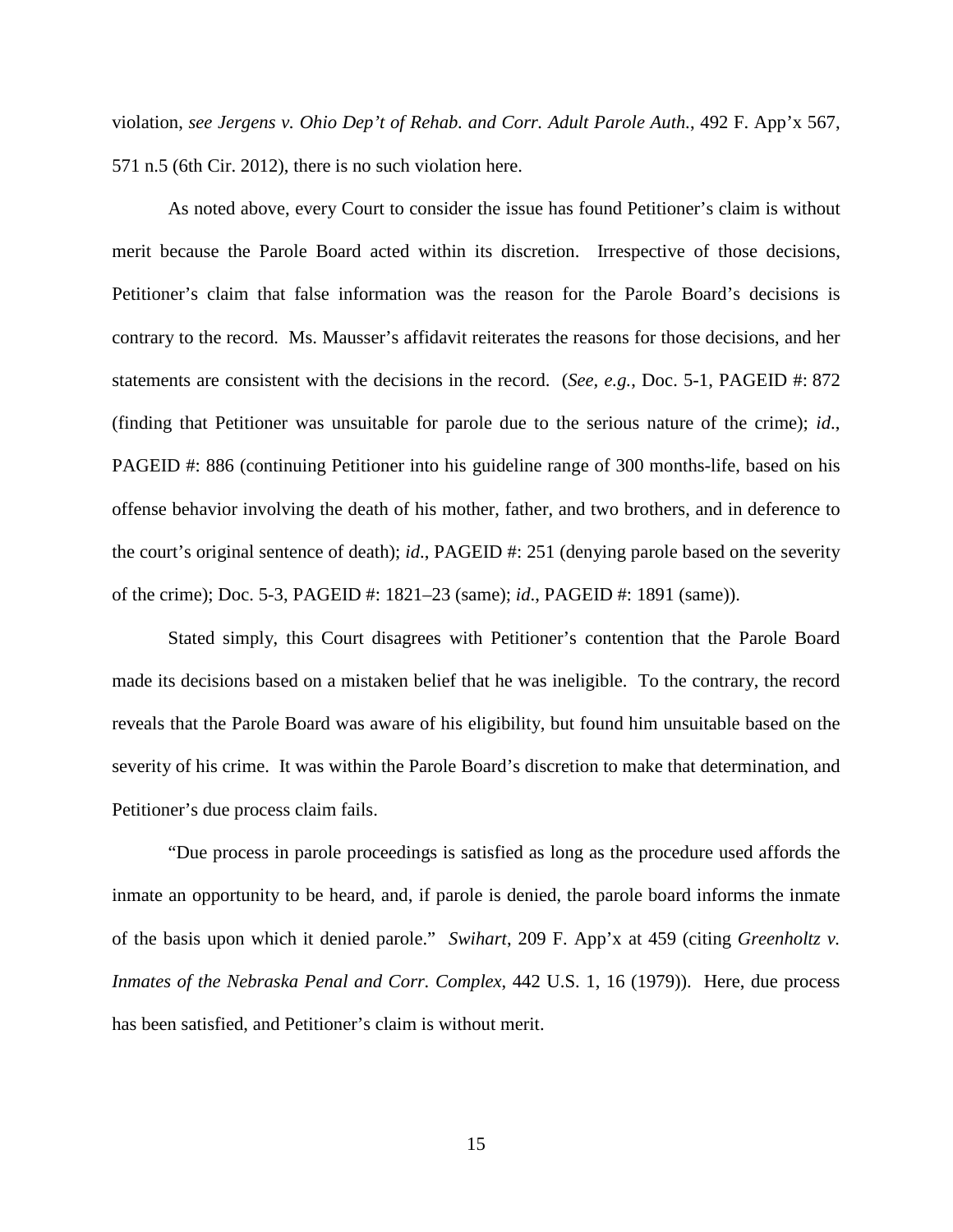## **V. MOTION FOR DISCOVERY AND EVIDENTIARY HEARING**

Additionally, Petitioner has filed a Motion for Discovery pursuant to Rule 6 of the Rules Governing Section 2254 Cases in the United States District Courts. (Doc. 9). Specifically, Petitioner seeks discovery to support his argument that the Parole Board relied on false information in his file. (*Id*. at 4–5). For the reasons set forth above, the Court finds Petitioner's claim to be without merit. Thus, the Motion for Discovery is **DENIED**. (*Id*.).

Petitioner also requests an evidentiary hearing. (*Id*. at 1). An evidentiary hearing is not required where it would be futile or where, as here, the record is complete and no fact that could be developed would result in the granting of the writ. *Mack v. Bradshaw*, No. 1:04CV829, 2010 WL 1416703, at \*1 (N.D. Ohio Mar. 31, 2010). Therefore, Petitioner's request for an evidentiary hearing also is **DENIED**. (Doc. 9 at 1).

## **VI. RECOMMENDED DISPOSITION**

Based upon the foregoing, the Magistrate Judge **RECOMMENDS** that this action be **DISMISSED.** Petitioner's request for an evidentiary hearing and Motion for Discovery are **DENIED**. (Doc. 9).

#### **Procedure on Objections**

If any party objects to this Report and Recommendation, that party may, within fourteen (14) days of the date of this report, file and serve on all parties written objections to those specific proposed findings or recommendations to which objection is made, together with supporting authority for the objection(s). A judge of this Court shall make a *de novo* determination of those portions of the report or specified proposed findings or recommendations to which objection is made. Upon proper objections, a judge of this Court may accept, reject, or modify, in whole or in part, the findings or recommendations made herein, may receive further